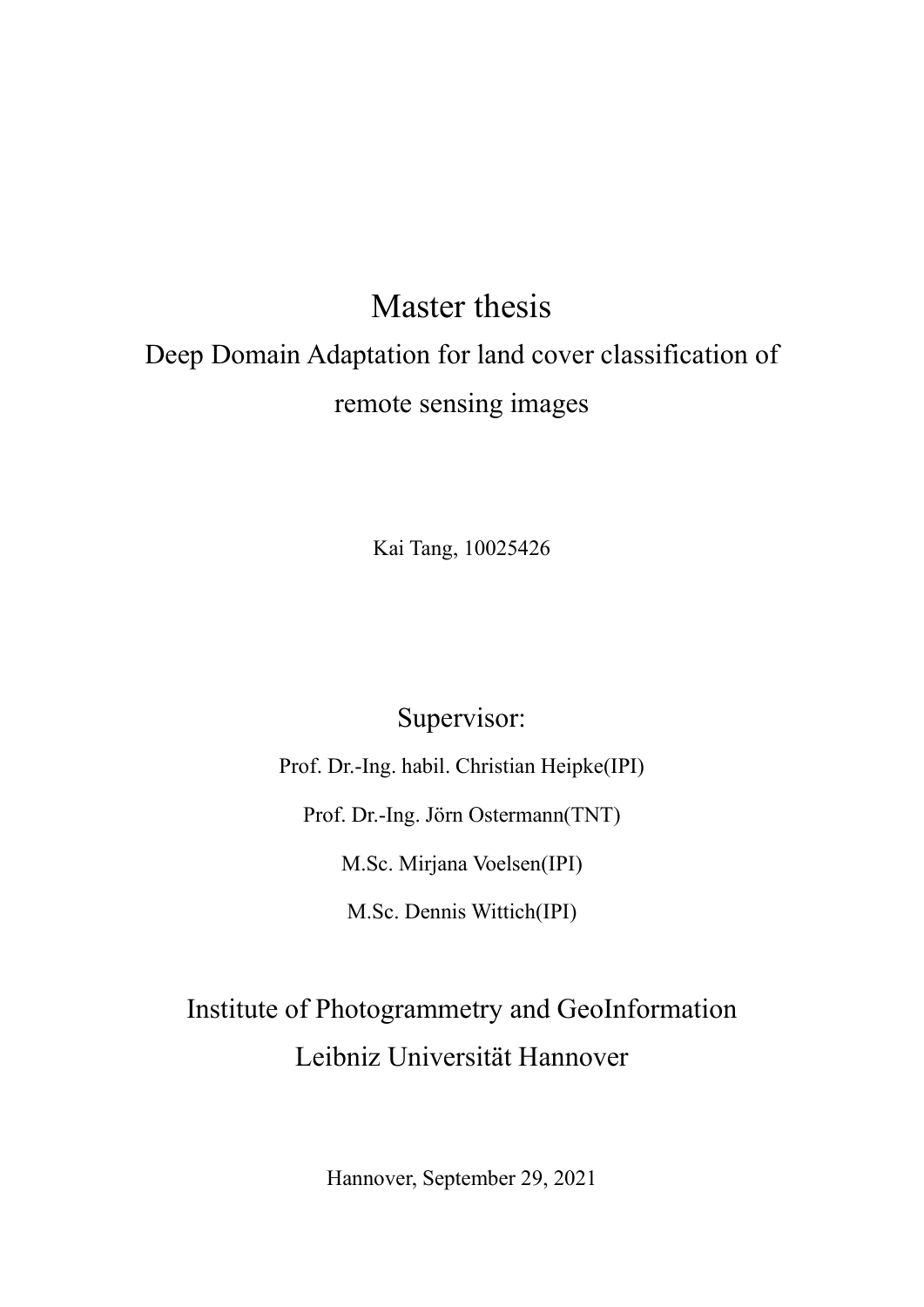

Institut für Photogrammetrie und Geolnformation. Nienburger Straße 1, 30167 Hannove

### Topic of the M.Sc. Thesis of Mr Kai Tang, B.Sc.

## Deep Domain Adaptation for land cover classification of remote sensing images

The pixel-wise classification of land cover plays an important role for applications such as the automated creation and update of maps. Recent work trying to solve this task has focused on fully convolutional neural networks (FCNN), delivering considerably better results than traditional classifiers such as Random Forest. However, FCNN require a large amount of labeled training data in order to perform well. While remote sensing images are increasingly available in large amounts with a high temporal resolution, there is a lack of large amounts of reliably labelled data that can be used for training. When training is done on few data the model tends to overfit to the characteristics of the domain of the training samples (source domain). This results in worse results for images from another domain (target domain) especially when the two domains differ significantly. One approach to overcome the requirement of a large training dataset is Domain Adaptation (DA). Here, unlabeled samples from the target domain are used to adapt the FCNN classifier trained on source domain data before inferring the labels in the target domain. One approach in the literature is based on iterative retraining of the classifier using pseudo-labels, i.e. labels that were predicted in the target domain using the current state of the classifier, starting from the parameter set obtained by training on the source domain. The idea is that by selecting correct pseudo-labels, the classifier can be improved in an iterative retraining procedure using these pseudo-labels. The selection is usually based on a confidence measure such as the entropy of the predictions.

The goal of this master thesis is to adapt this approach for DA to the field of land cover classification in remote sensing, i.e. for applications based on satellite images. In particular, Mr. Tang should investigate how the method, based on entropy minimization in the target domain, can be adapted and advanced to remote sensing images with the goal of land cover classification. Different definitions of domains should be investigated, for example the adaptation between datasets captured in different locations (regional change), or in different seasons (temporal change). The task includes the implementation of a suitable FCNN as well as the training of this network using images from a source domain. To that end, the already existing implementation of entropy minimization can be used to start from. After evaluating the performance of this method for different adaptation scenarios in remote sensing applications, problematic settings should be identified. Based on these results the method should be further optimized, for example by tuning the parameters of the method or by further developing the pseudo-label selection process. In the last step, Mr. Tang has to evaluate the final method to assess and compare its applicability to the field of land cover classification. For that purpose, the IPI provides a dataset that consist of optical satellite images from different domains. Mr. Tang shall evaluate how the developed method performs in different domain adaptation scenarios, which settings could be improved and which settings remain problematic.

Prof. Dr.-Ing. habil. Christian Heipke / Prof. Dr.-Ing. Jörn Ostermann / Mirjana Voelsen



Fakultät für Bauingenieurwesen und Geodäsie

Institut für Photogrammetrie und Geolnformation

Prof. Dr.-habil. Christian Heipke

Mirjana Voelsen, M.Sc.

Tel. +49 511 762-4401 Fax +49 511 762-2483 F-Mail: voelsen @ipi.uni-hannover.de

30 March 2021

Besucheradresse: Nienburger Straße 1 30167 Hannover www.ipi.uni-hannover.de